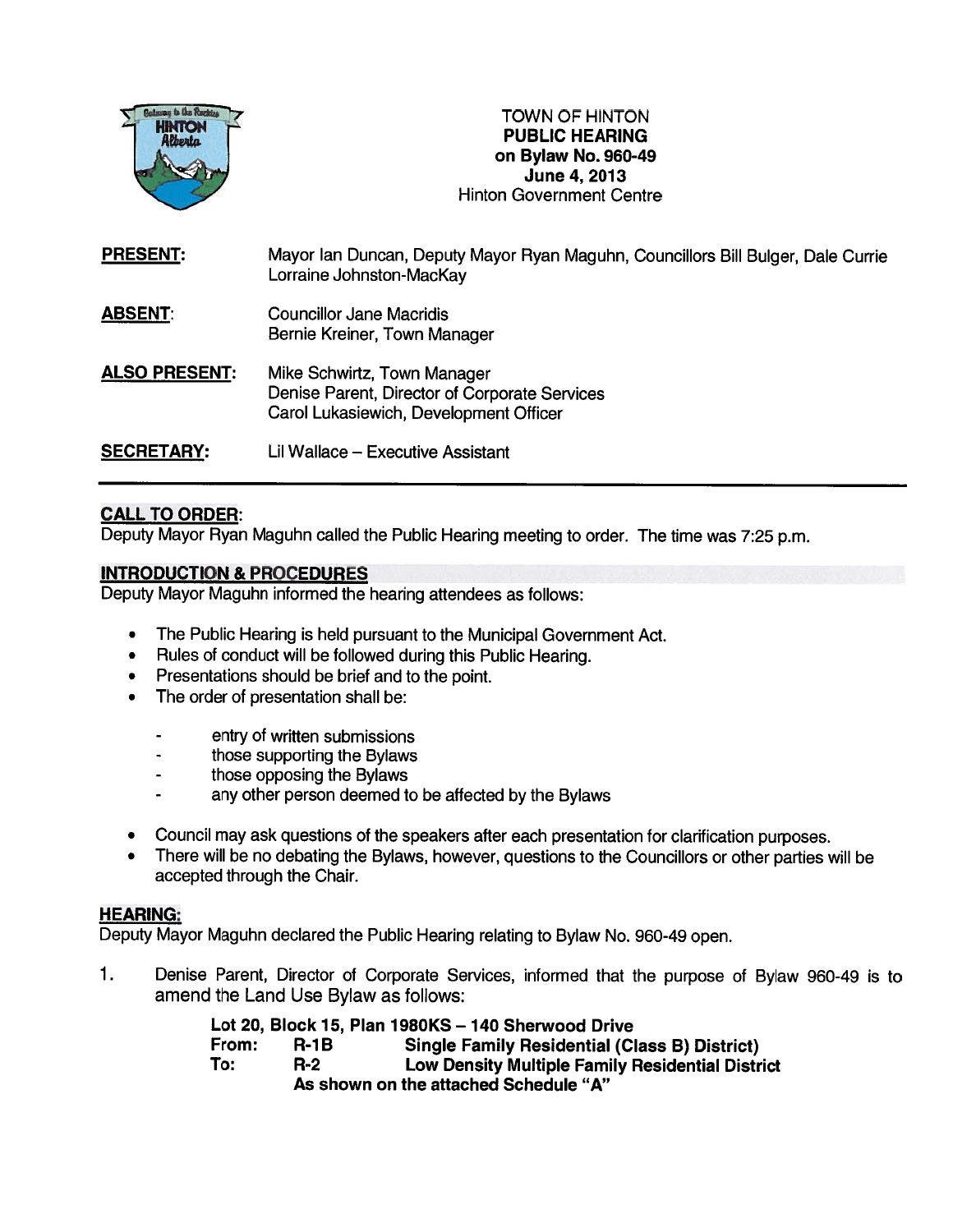First reading was <sup>g</sup>iven to Bylaw 960-49 on April 16, 2013.

Notice of this Public Hearing was advertised in the Hinton Voice on May <sup>23</sup> and May 30, 2013.

The following written comments have been received to date:

- Report from the Development Officer; and
- Letter dated May 13, 2013, from Kurt and Cyndy Mork; and

- Email dated May 26, 2013, Addendum to May 13, 2013, letter and <sup>p</sup>hotographs from Kurt & Cyndy Mork, Chris Taylor & Cyndi Van Alphen, Ross Lunn, Adam Daubrasti and Agnes & Steve Borda.

Deputy Mayor Maguhn requested:

a) Are there any late written submissions relating to the Bylaws?

Yes — four letters in suppor<sup>t</sup> have been received as follows:

- 1) D. Lord dated June 3,2013
- 2) P. A. Krywulak dated June 3, 2013
- 3) Louise Gale dated June 3, 2013
- 4) Judy Nearing and Phillip Nearing dated June 3, 2013.
- b) Is there anyone who supports the Bylaws and wishes to speak?

Curtis Colbourne, the owner and developer of this property, spoke to council about rumours going around the neighborhood, he will supply sufficient parking, this is not <sup>a</sup> 4-plex unit; he would incorporate <sup>a</sup> clause in his rental lease that on-street parking must be for visitors only; intention to pu<sup>t</sup> <sup>2</sup> parking spaces in front and <sup>2</sup> in the back.

c) Is there anyone who opposes the Bylaws and wishes to speak?

Cindy Mork spoke to council to voice her concerns re  $6<sup>th</sup>$  multi-family residence in the area; always had issues with parking; constantly blocked into their driveway; another multi-family dwelling will only lower property value; <sup>600</sup> multi-family units coming online in the Town of Hinton, so why take <sup>a</sup> well maintained, older residential area that is priced affordable and re-zone this area into R2; if approve<sup>d</sup> others in the area say they also will apply for the same thing; main issue is their parking being blocked; multi-family needs to be sprea<sup>d</sup> out <sup>a</sup> little more in the Town and no more multi family in this area; feels it has lowered her property values.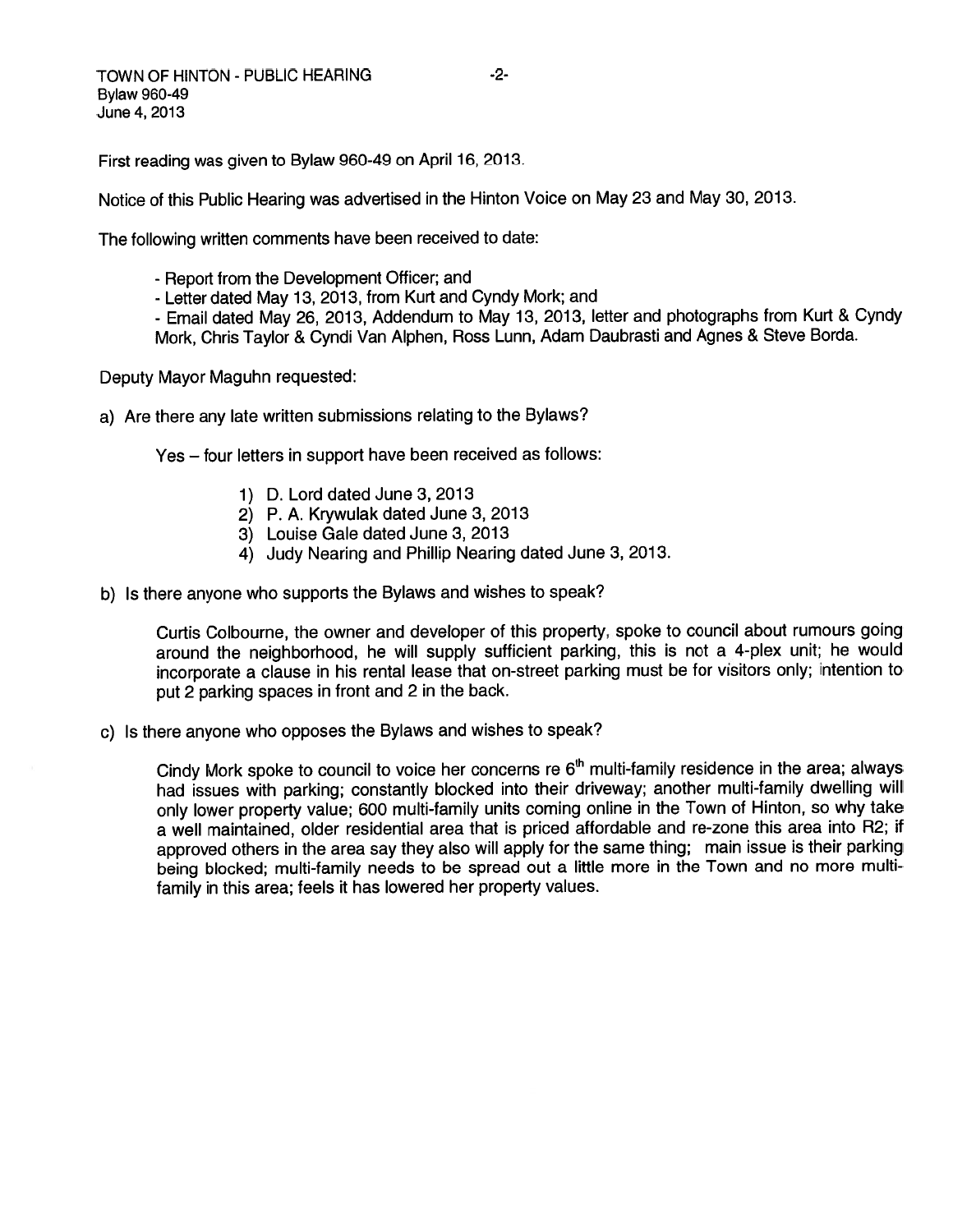The mayor questioned Ms. Mork about the history of the other <sup>3</sup> developments that she previously oppose<sup>d</sup> in this neighborhood. She said she had, as each other development came into being, provided council with her opinions on the parking situation. Mrs. Mork indicated the RCMP have been called on occasion to clear the blocked driveway. She indicated regardless of Mr. Colbourne providing <sup>a</sup> letter stating the tenants would not block her driveway, that would not alleviate her concerns; still concerned about property values in the neigborhood.

When council questioned Mrs. Mork if she has spoken to administration about her property values being low, she indicated she had not. They recently received their tax notice with the property assessment and noticed it has not gone up substantially like some other neighbourhoods have.

Ross Lunn wanted to know what council is doing to protect older areas re aesthetics; this construction is right across street diagonally, blocking his view of skyline; height is too high and would like to lowered; wants to know how to stop this from happening, destroying old neighborhood.

Lou Franche advised the street is wall to wall parking; when is council going to stop allowing rental properties and duplexes; slum landlords around there; said there are some fire traps in the neigborhood. He lives at 512 Sherwood Drive; this street should stay as single-family dwellings.

Agnes Borda said the house is too high for the street and she just doesn't like it.

Karl Hryckowski said he is definitely concerned with parking; doesn't care so much about height of house; concerned about slum landlords in the area; property values go along with that; he will probably do the same type of development if this area is going to become R2;

d) Is there anyone deemed to be affected by the Bylaws and wishes to speak?

No

e) Are there any comments from Council's Planning Advisors?

Carol Lukasiewich, Development Officer, commented as follows:

- purpose of rezoning is to allow 2 dwelling units on this property, one above the other; this development complies with all RiB and also would comply with R2; 960-49 is supported by administration; also, the Integrated Housing Strategy and the Community Sustainability Plan supports this type of development.
- understands that parking is <sup>a</sup> concern, however, on-street parking is public parking; if driveways are being blocked this can be addressed through bylaw enforcement.
- R1B zoning allows secondary and garden suites, however they are smaller in square footage than what is being proposed in duplex dwelling.
- property assessments are done by <sup>a</sup> private contractor and can be discussed with the assessors if it is felt corrections are needed
- exterior finish once completed will be consistent with rest of neighborhood, aesthetically <sup>p</sup>leasing
- height concerns: every development can have 10.6 <sup>m</sup> (34.7 ft) so <sup>a</sup> 2-storey is still appropriate as long as fall within 10.6; existing residences could also be renovated as long as meet height requirement;
- can't comment on the "600 units coming online".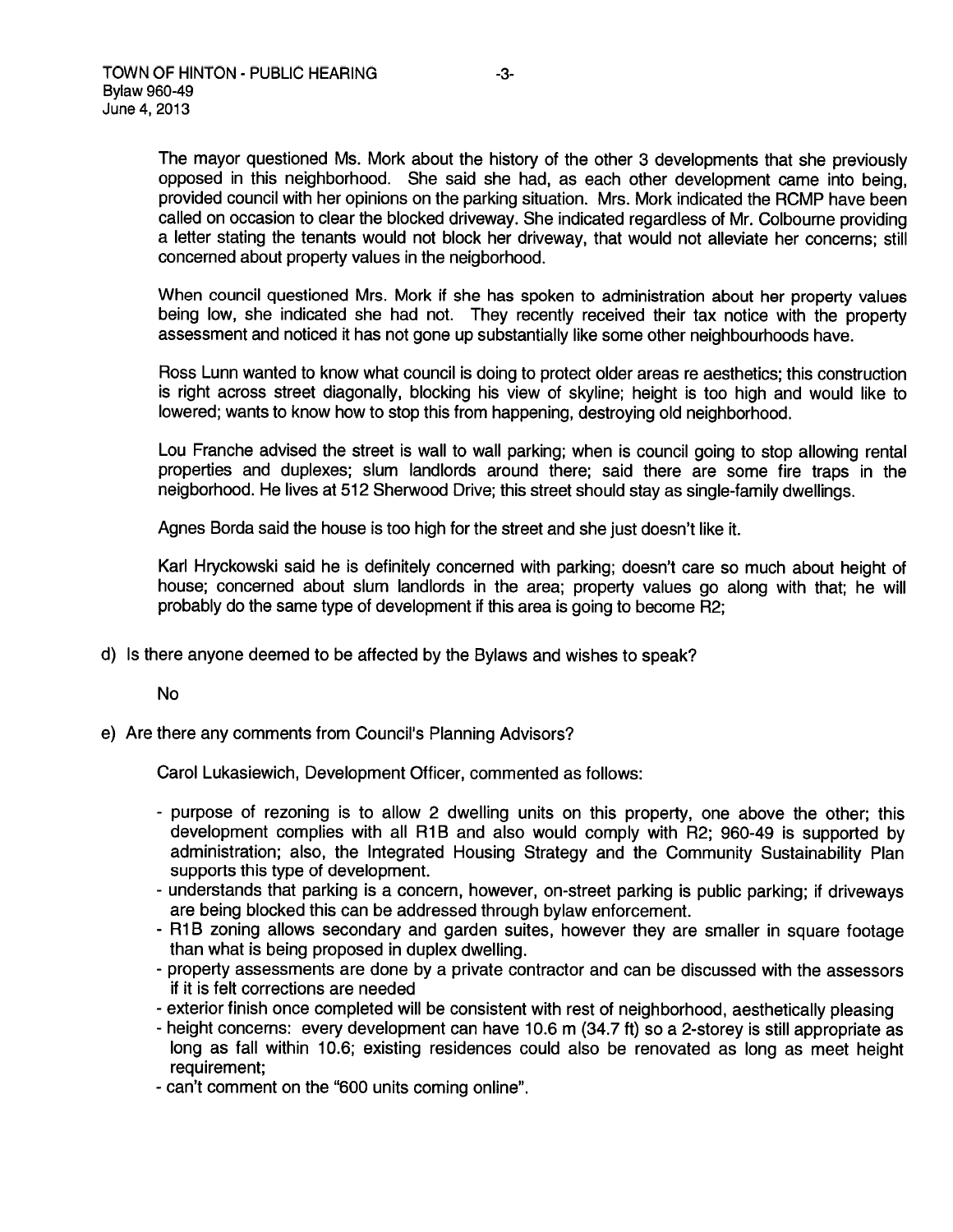f) Do the Councillors have any further questions?

Councillor Johnston-Mackay asked why the bylaw had originally been changed several years ago. The current administration does not have that information.

Councillor Johnston-MacKay asked for and was provided clarification respecting the height restrictions in residential districts.

Mayor Duncan asked if <sup>a</sup> sidewalk was required and administration advised yes it is required to access the front and is included in landscaping.

Councillor Currie asked if everyone was to build duplexes, how does that impact the infrastructure? Carol Lukasiewich stated she could not provide an answer.

He then asked what could be done about unslightly premises and parking problems. Ms. Lukasiewich stated to contact bylaw enforcement about the unsightly premises and the parking in front on the Street is public parking so the public can par<sup>k</sup> there for <sup>72</sup> hours without <sup>a</sup> ticket. If <sup>a</sup> driveway is being blocked then contact bylaw enforcement.

Councillor Maguhn asked if the development as it stands right now is developed as per permitted parameters? Administration advised yes it is

Councillor Currie asked if no parking signs could be added to that street in certain areas to eliminate the parking problem? Administration advised council could pass <sup>a</sup> bylaw if there was <sup>a</sup> reason to do so but this would take further take public consultation prior to doing so.

Councillor Johnston-Mackay asked if it was taken into consideration the school children that use this road? Administration advised this is <sup>a</sup> feeder Street into the school located close by and so there are going to be children and adults walking to school. Developments look at proximity to schools for residents and families.

Councillor Maguhn asked if the bylaw was not passed, what recourse could landowner have to use the property as rental property? Administration advised this property can have <sup>a</sup> garden suite (which is <sup>a</sup> standalone building) in the yar<sup>d</sup> (60 sq. metres in size), could have <sup>a</sup> secondary suite in the home or in the accessory building; if in the home the maximum square footage would be 35% of total home area; accessory building could be 50%; requirement is one additional parking spo<sup>t</sup> for any of those scenarios.

No further questions were asked.

g) Do the Councillors require further information?

No.

Deputy Mayor Maguhn then declared the Public Hearing closed.